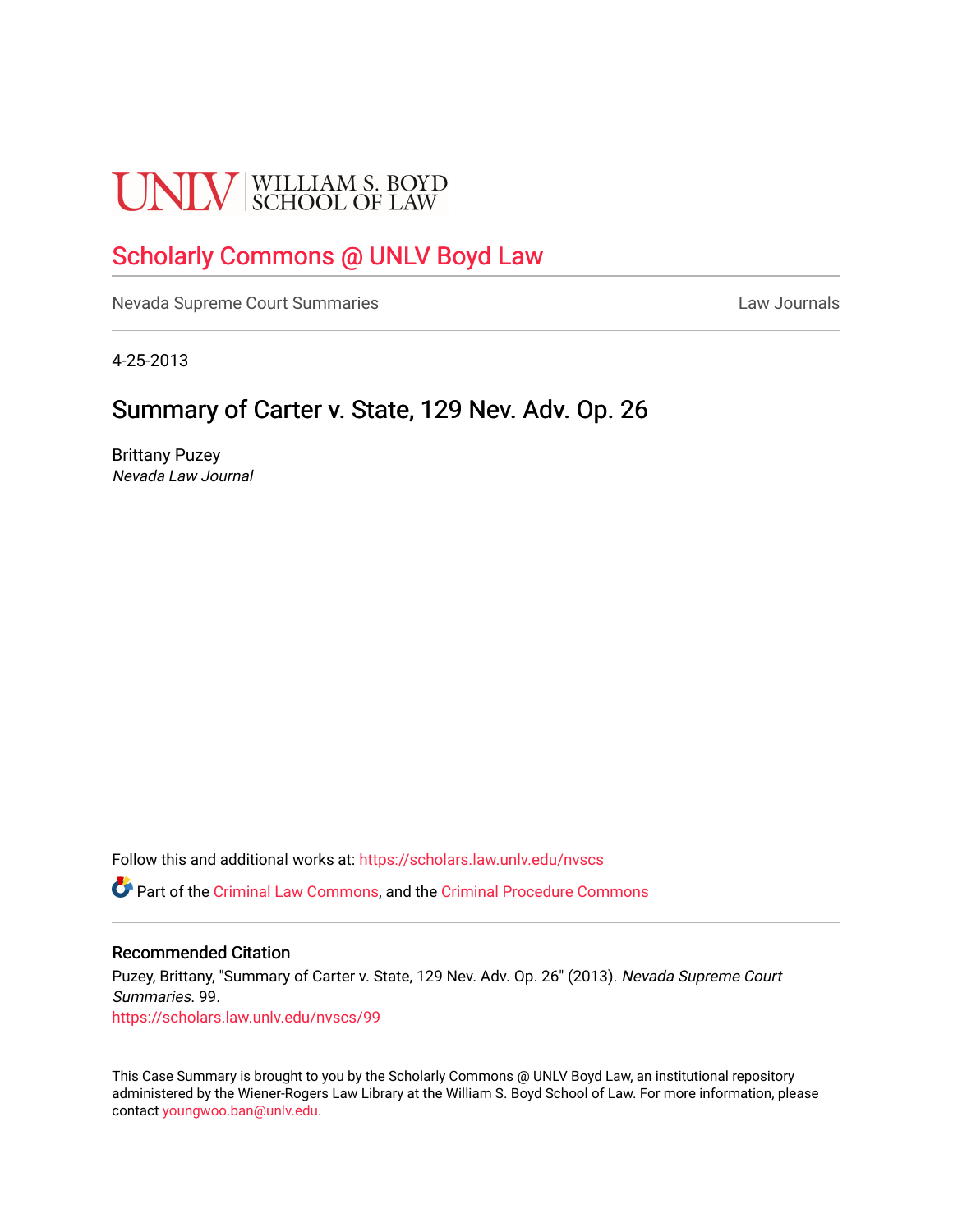#### *Carter v. State*, 129 Nev. Adv. Op. 26 (April 25, 2013)<sup>1</sup>

#### CRIMINAL PROCEDURE—MIRANDA, DUE PROCESS, FIFTH AMENDMENT, FOURTEENTH AMENDMENT, RIGHT TO COUNSEL

#### **Summary**

Whether a suspect who asks, "Can I get an attorney?" after he has been advised of his rights under *Miranda<sup>2</sup>* , unambiguously invokes his right to counsel, and if so, whether the State can resume the interrogation of the suspect by reading him a second set of *Miranda* warnings and obtaining an otherwise valid waiver.

#### **Disposition/Outcome**

The question "Can I get an attorney?" is an unequivocal request for the aid of counsel, triggering the requirement that all interrogation immediately cease. Also, once a suspect invokes his right to counsel, there may be no further interrogation unless the suspect reinitiates contact with the police, there is a sufficient break in custody, or the suspect is provided the aid of the counsel that he requested.

#### **Facts and Procedural History**

Appellant Christopher Carter's convictions stem from an investigation by the Las Vegas Metropolitan Police Department (LVMPD), in conjunction with the FBI, into a series of robberies. Law enforcement suspected that the robberies were related, but theorized that more than one man was responsible due to witnesses' varying descriptions of suspects' heights and weights, and reports of waiting escape vehicles. When a witness identified a black Mazda Miata as the escape vehicle for one of the robberies, FBI agents searched DMV records and came up with Carter as a possible suspect. At the police station, Carter confessed to multiple robberies, burglaries, and possession of a firearm. Ultimately, a jury found Carter guilty of eight counts of burglary while in possession of a firearm, twelve counts of robbery with the use of a deadly weapon, and one count of coercion.

Carter moved to suppress his confession prior to trial, claiming that interrogation began after he invoked his right to counsel. The district court conducted an evidentiary hearing where Detective Joel Martin testified that while escorting Carter to the police station after his arrest, he advised Carter of his rights under *Miranda.* According to Martin, during the drive, Carter expressed "concern" about hiring an attorney, and although Martin could not recall exactly what was said, he did not interpret it as a demand for an attorney. Martin admitted that Carter could have asked, "Can I get a lawyer?" or "Can I get an attorney?" Carter testified that he asked Detective Martin, something like "Can I get a lawyer?" and was requesting an attorney, and Martin replied that they could talk about it later. During argument, the State conceded that Carter asked either "Can I have a lawyer?," "May I have a lawyer?," or "Can I have my lawyer?," and

 

<sup>1</sup> By Brittany Puzey <sup>2</sup> *Miranda v. Arizona,* 384 U.S. 436 (1966).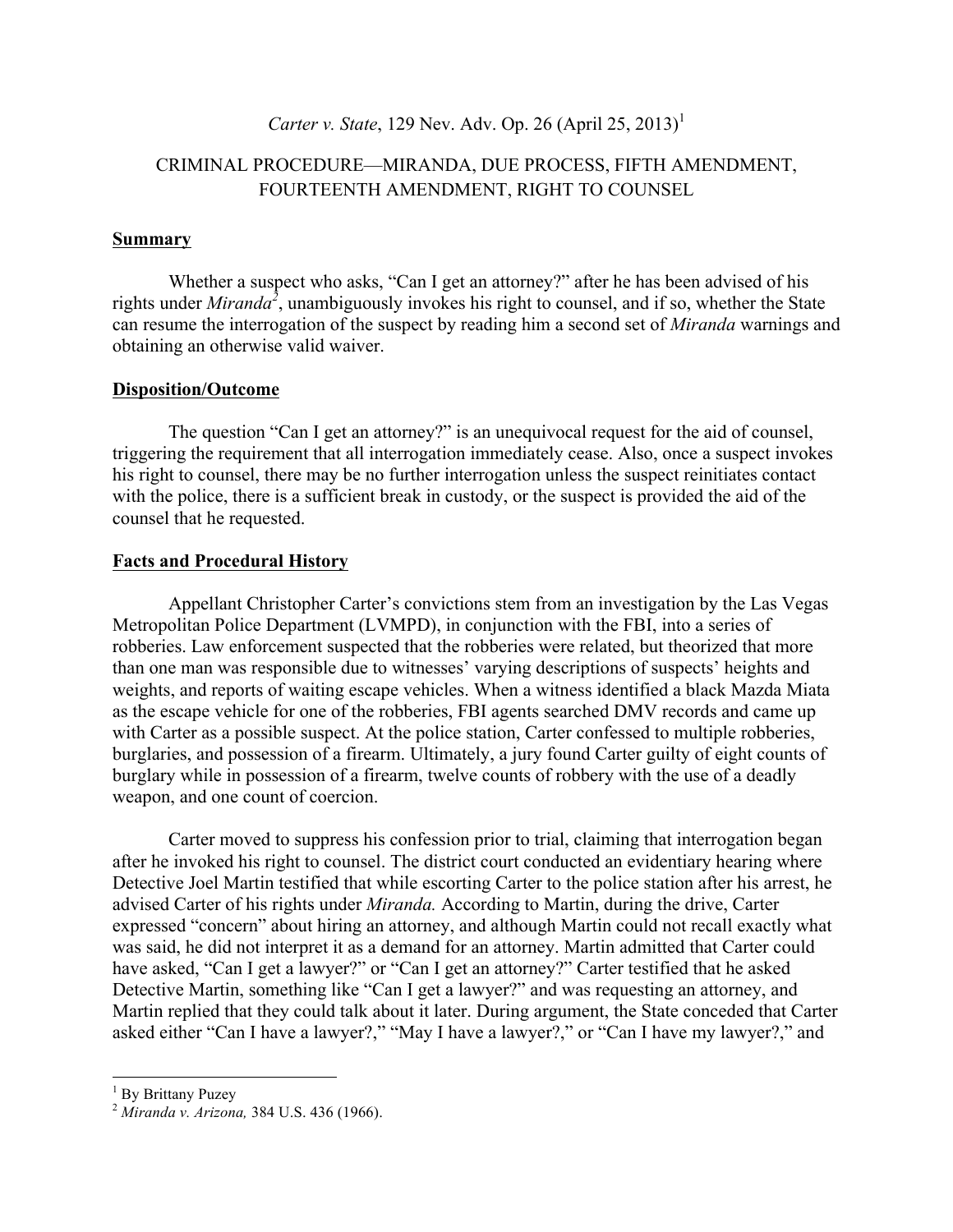framed the issue before the district court, stating: "This whole case, or this whole motion, comes down to one thing: Can I have an attorney? Is that question, is that an unequivocal request to I'm not speaking to you unless I have my attorney?"

The district court found that Carter asked "Can I get an attorney?" and denied the motion to suppress his confession, concluding that (1) Carter's statement was ambiguous, and (2) there was no substantive questioning until after Carter was given a second set of *Miranda* warnings at the police station and waived his right to counsel.

#### **Discussion**

On appeal, Carter contended that the district court erred in denying the motion to suppress his confession, arguing that it was obtained in violation of *Miranda* and was therefore inadmissible as a matter of law.

In *Miranda,* the United States Supreme Court determined that the Fifth and Fourteenth Amendments' prohibition against self-incrimination required that any interrogation of a suspect in custody "be preceded by advice to the putative defendant that he has the right to remain silent and also the right to the presence of an attorney." <sup>3</sup> In *Edwards,* the Court added a 'second layer' of protection, so that once a suspect invokes the right to counsel under *Miranda,* he cannot be subject to further interrogation and all questioning must cease until counsel has been made available to him.<sup>4</sup> To determine whether, under *Edwards,* all interrogation must cease, a court must first "determine whether the accused actually invoked his right to counsel." 5

"Invocation of the *Miranda* right to counsel 'requires, at a minimum, some statement that can reasonably be construed to be an expression of a desire for the assistance of an attorney."<sup>6</sup> However, "if a suspect makes a reference to an attorney that is ambiguous or equivocal in that a reasonable officer in light of the circumstances would have understood only that the suspect *might* be invoking the right to counsel, our precedents do not require the cessation of questioning."<sup>7</sup> "Second, if the accused invoked his right to counsel, courts may admit his responses to further questioning only on finding that he (a) initiated further discussions with the police, and (b) knowingly and intelligently waived the right he had invoked."<sup>8</sup>

#### Whether Carter invoked his right to counsel

Following *Edwards,* the court first determined whether Carter's statement "Can I get an attorney?" is an unequivocal demand for counsel, requiring that all questioning immediately cease until counsel is present, or is merely an ambiguous inquiry into the extent of his rights. The court concluded that Carter's statement was an unambiguous and unequivocal request for the assistance of counsel during questioning. The court considered the words used and the

 

<sup>&</sup>lt;sup>3</sup> Edwards v. Arizona, 451 U.S. 477,481-82 (1981) (citing Miranda, 384 U.S. at 479).<br>
<sup>4</sup> Id. at 484-85.<br>
<sup>5</sup> Davis v. United States, 512 U.S. 452, 458 (1994).<br>
<sup>6</sup> Id. at 459.<br>
<sup>7</sup> Id.<br>
<sup>8</sup> Smith v. Illinois, 469 U.S. 9